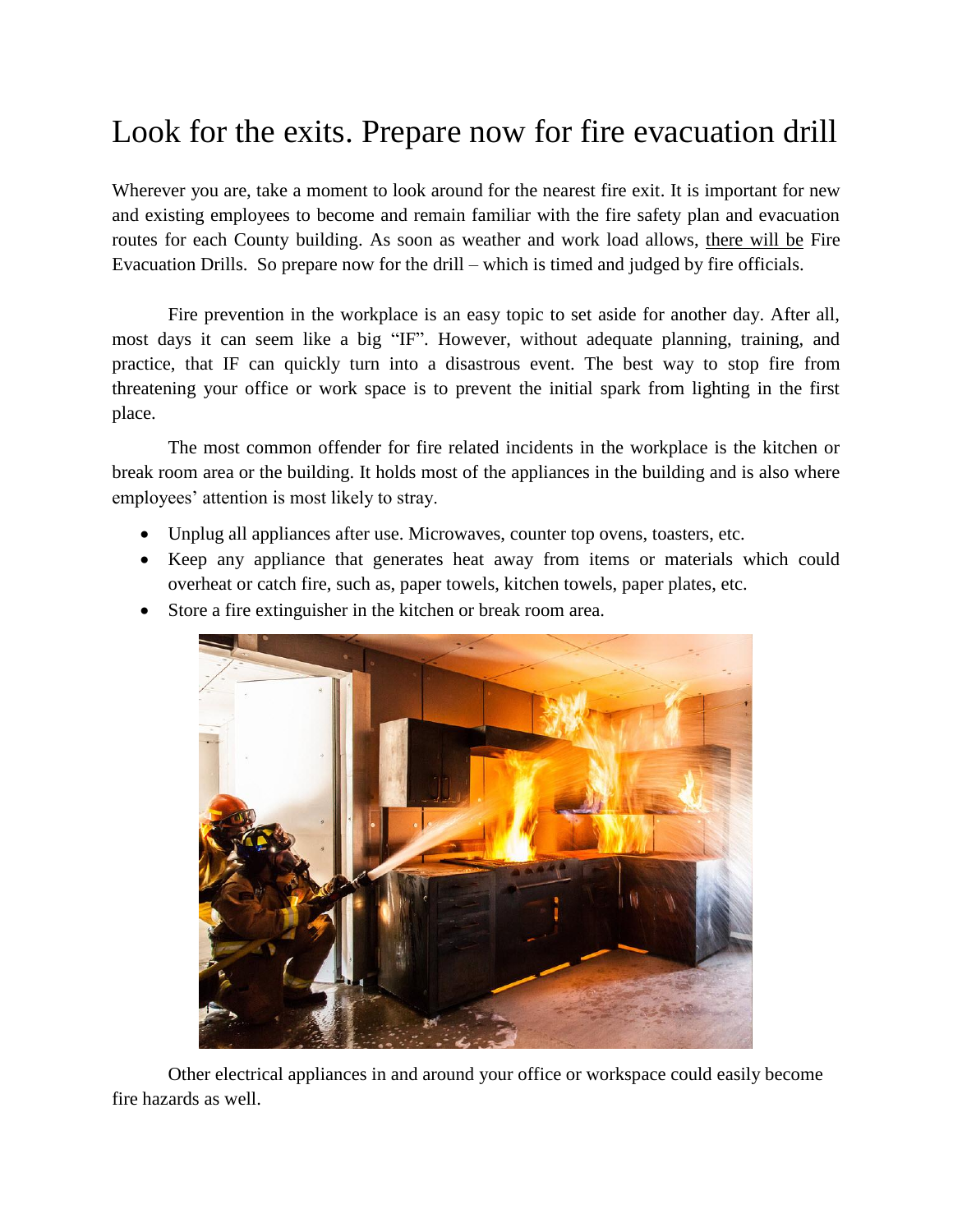- Keep computers, monitors, copiers, fax machines, projectors, and paper shredders up-todate, and replace old or damaged wiring immediately.
- Be conservative with your use of power strips and be careful not to overload them.
- If your office uses space heaters or other energy-heavy appliances, never plug them into power strips. They should only ever be connected to grounded outlets, ideally ones not shared with other plugs.

If a fire starts, you may be left with minutes or less to formulate a plan and get out safely. Kent County has a fire prevention strategy and an emergency plan in place with an evacuation plan within each building that can help direct employees where to go in an emergency.

- Be sure to check for exits when entering a room and think about alternative routes. This will ensure employees can have several possible exits in case a part of the building is blocked or inaccessible. Assist visitors to the building/worksite during evacuation.
- Ask your supervisor where to muster with co-workers and visitors away from the building to gather after evacuating. Once everyone is safe at the mustering point, a supervisor will conduct an accurate count of everyone that has assembled. If you were elsewhere in the building when the alarm sounds exit immediately go to your normal mustering point outside. If it is a drill, you cannot return inside until everyone is accounted for.
- Routinely locate and review the evacuation route map for each location/office you may visit. Be sure to locate all exits in the workplace/building. It only takes a second or two.
- Keep all aisles, hallways and doorways clear of furniture and personal belongings. Make it a practice that no items should block fire exits at any time — even temporarily.





*(posted 01/19/22)*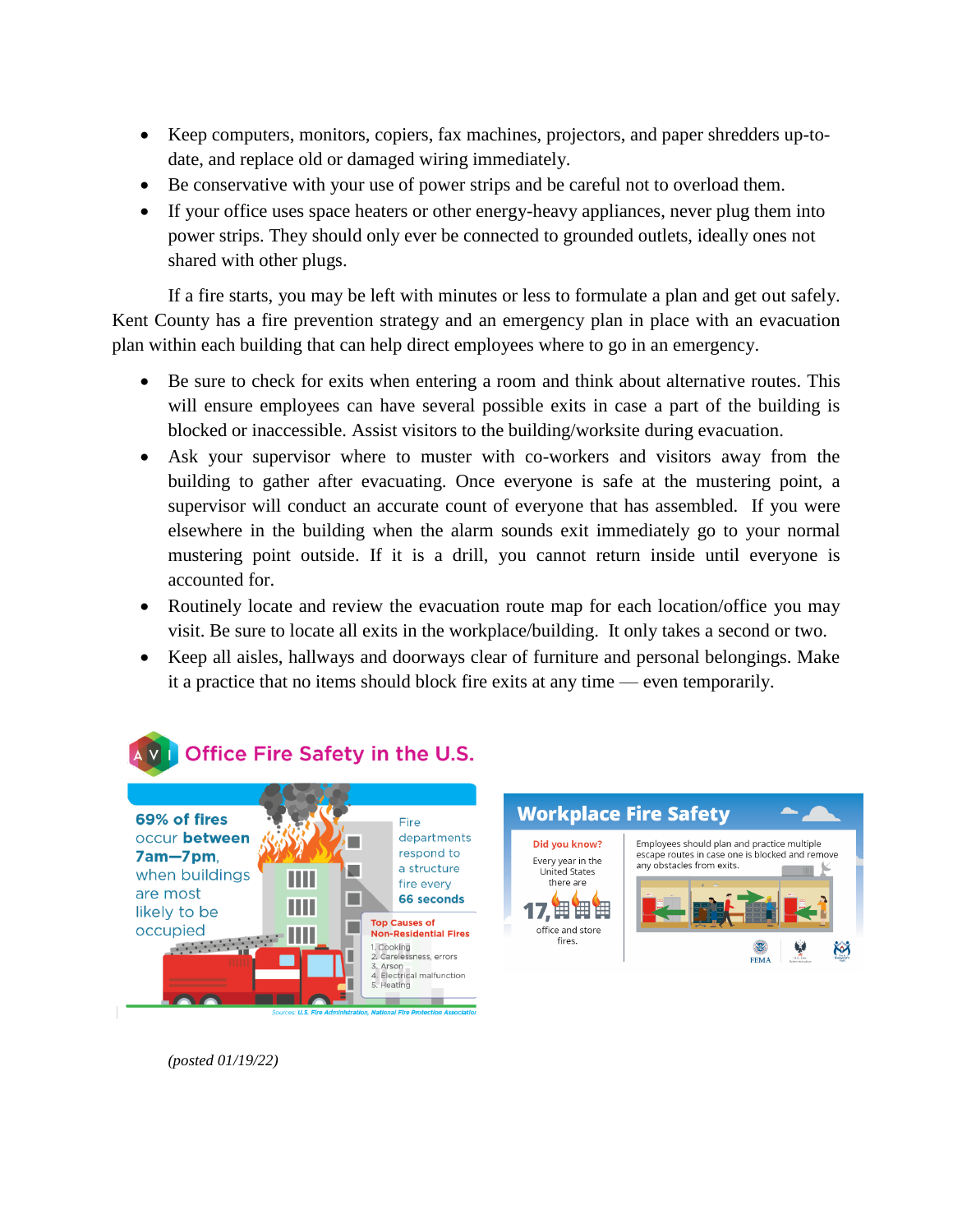

Click here to add image.

**FEMA** 

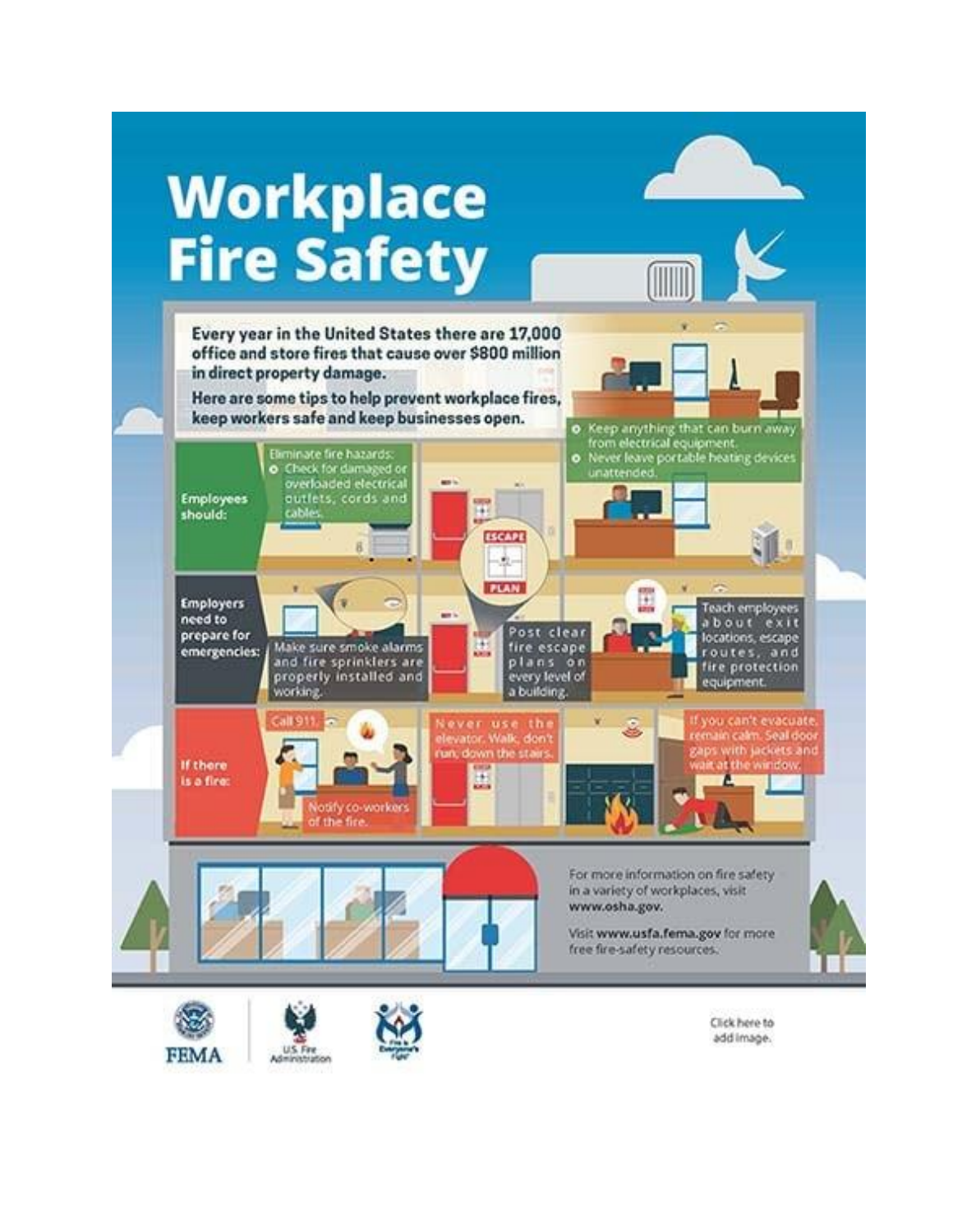## **Emergency Evacuation Routes**